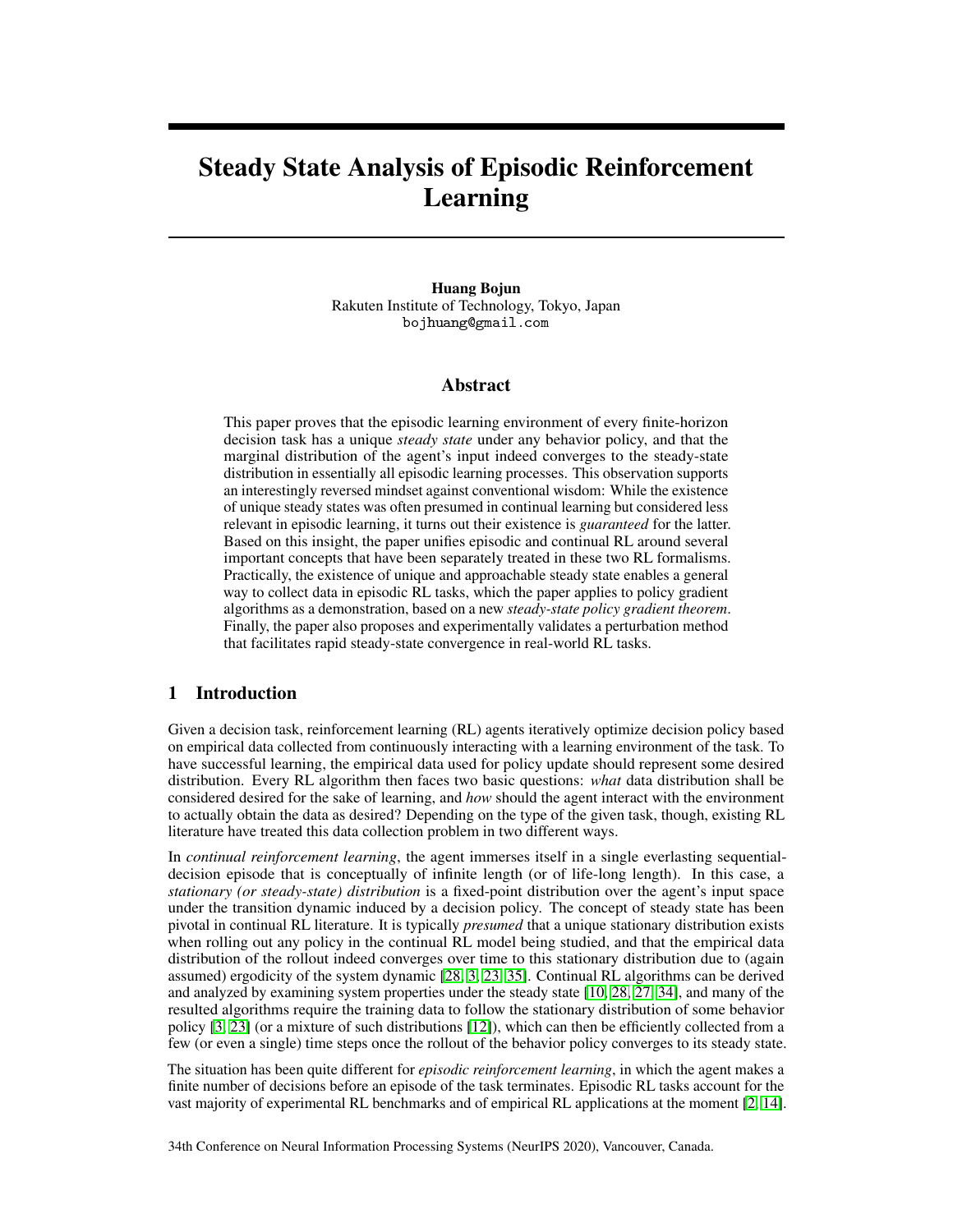Due to the finiteness of decision horizon, for episodic tasks steady state was widely considered nonexistent [\[27\]](#page-10-3) or having a degenerate form [\[23\]](#page-10-1), in either case irrelevant. The lack of meaningful steady state in such tasks has in turn led to more modeling disparities in the episodic RL formalism. Indeed, as Sutton and Barto [\[23\]](#page-10-1) (chap. 9, p. 200) wrote: "*[t]he two cases, continuing and episodic, behave similarly, but with [function] approximation they must be treated separately in formal analyses, as we will see repeatedly in this part of the book*". In particular, the desired data distributions for episodic RL algorithms are usually characterized by alternative concepts, such as the expected *episode-wise visiting frequencies* [\[23\]](#page-10-1), or a  $\gamma$ -discounted variant of it [\[19,](#page-10-5) [15\]](#page-9-5).

Intriguingly, despite the rather different theoretical framework behind, many episodic RL algorithms [\[13,](#page-9-6) [23\]](#page-10-1) update policies using data from a small time slice (such as from one time step [\[23\]](#page-10-1) or from several consecutive steps [\[13,](#page-9-6) [17\]](#page-10-6)) of the episodic learning process, in almost the same way as how continual RL algorithms [\[31,](#page-10-7) [13\]](#page-9-6) collect data from ergodic models. This "online-style" data collection [\[4\]](#page-9-7), while being popular in modern RL algorithms[\[13,](#page-9-6) [17,](#page-10-6) [12,](#page-9-2) [9,](#page-9-8) [7\]](#page-9-9) thanks to its simplicity and sample efficiency, is often not well justified in episodic tasks by the prescribed data distribution which requires collecting a whole episode trajectory as *one* sample point of the distribution [\[4\]](#page-9-7).

In this paper, we propose a new perspective to treat the data collection problem for episodic RL tasks. We argue that in spite of the finite decision horizon, the RL agent has the chance to *repeat* the same decision process in the *learning environment* of an episodic RL task. The resulted learning process is an infinite loop of homogeneous and finite episodes. By formalizing such an episodic learning environment into a family of infinite-horizon MDPs with special structures (Section [3\)](#page-3-0), we mathematically proved that a unique stationary distribution exists in every such episodic learning process, regardless of the agent policy, and that the marginal distribution of the rollout data indeed converges to this stationary distribution in "proper models" of the episodic RL task (Section [4\)](#page-4-0).

Conceptually, our theoretical observation supports a reversed mindset against conventional wisdom: while unique steady state is (only) presumed to exist in continual tasks, it is now *guaranteed* to exist in all episodic tasks. Moreover, through analyzing the Bellman equation under the steady state, we obtained interesting and rigorous connections between the separately defined semantics of important concepts (such as *performance measure* and *on-policy distribution*) across episodic and continual RL. These results help with unifying the two currently disparate RL formalisms (Section [5\)](#page-6-0).

Algorithmically, the unified framework enables us to collect data efficiently in episodic tasks in a similar way as in the continual setting: Write the quantity to be computed as an expectation over the stationary distribution of some policy  $\beta$ , rollout  $\beta$  and wait for it to converge, after which we obtain an unbiased sample point in every single time step. As a demonstration of this general approach, we derived a new *steady-state policy gradient theorem*, which writes policy gradient into such an expected value. The new policy gradient theorem not only better justifies the popular fewstep-sampling practice used in modern policy gradient algorithms [\[13,](#page-9-6) [23\]](#page-10-1), but also makes explicit some less explored bias in those algorithms (Section [6.1\)](#page-7-0). Finally, to facilitate *rapid* steady-state convergence, we proposed a *perturbation trick*, and experimentally showed that it is both necessary and effective for data collection in episodic tasks of standard RL benchmark (Section [6.2\)](#page-8-0).

# <span id="page-1-0"></span>2 Preliminaries

Markov chain. In this paper, a *markov chain* is a homogeneous discrete-time stochastic process with countable (finite or infinite) state space. The state-transition probabilities are written into a *transition matrix* M, where  $M(s, s')$  is the entry of row s and column s<sup>7</sup> which specifies  $\mathbb{P}[s_{t+1} = s' | s_t = s]$ . A *rollout* of M generates a trajectory  $\zeta = (s_0, s_1, s_2, \dots)$  of infinite length. Let row vector  $\rho^{(t)}$  denote the marginal distribution of the state at time t, so  $s_t \sim \rho^{(t)} = \rho^{(t-1)}M$ . The *limiting distribution* of  $s_t$ , if exists, is the marginal distribution at infinite time, i.e.  $\lim_{t\to\infty}\rho^{(t)}$ , and the *stationary (or steady-state) distribution* is defined as the fixed-point distribution with  $\rho = \rho M$ .

The existence and uniqueness of stationary and limiting distributions are characterized by the following well-known concepts and conditions: Given a markov chain with transition matrix  $M$ , a state s is *reachable* from a state  $\bar{s}$  if  $\mathbb{P}[s_t = s | s_0 = \bar{s}] > 0$  for some  $t \geq 1$ , and the markov chain M is said *irreducible* if every state is reachable from any state in M. The *mean recurrence time* of a state s is the expected number of steps for s to reach itself, denoted as  $\mathbb{E}[T_s] = \sum_{t=1}^{\infty} t \cdot \mathbb{P}[s_t =$ s and  $s \notin \{s_{1:t-1}\}|s_0 = s]$ , and state s is said *positive recurrent* if  $\mathbb{E}[T_s] < \infty$ . The markov chain M is positive recurrent if every state in M is positive recurrent. Finally, a state s is *aperiodic* if s can reach itself in two trajectories with co-prime lengths, i.e. if  $gcd\{t > 0 : \mathbb{P}[s_t = s | s_0 = s] > 0\} = 1$ .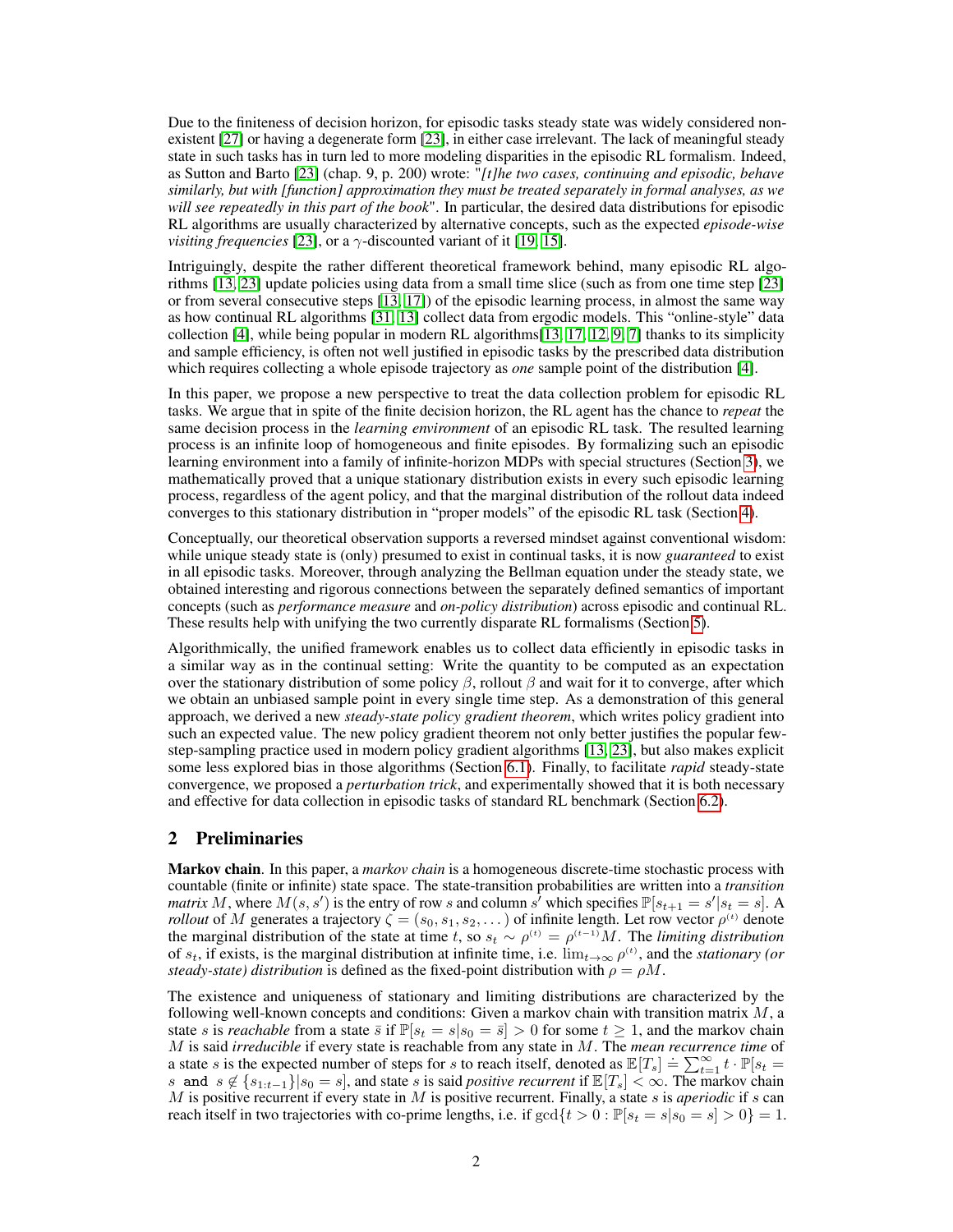<span id="page-2-4"></span>**Proposition 1.** An irreducible markov chain M has a unique stationary distribution  $\rho_M = 1/E[T_s]$ *if and only if* M *is positive recurrent. ([\[18\]](#page-10-8), Theorem 54)*

<span id="page-2-0"></span>Proposition 2. *An irreducible and positive-recurrent markov chain* M *has a limiting distribution*  $\lim_{t\to\infty} \rho^{(t)} = \rho_M$  *if and only if there exists one aperiodic state in* M. ([\[18\]](#page-10-8)*, Theorem 59*)

A markov chain satisfying the condition in Proposition [2](#page-2-0) is called an *ergodic* markov chain.

**Markov Decision Process (MDP).** An MDP  $\mathcal{M} = (\mathcal{S}, \mathcal{A}, R, P, \rho_0)$  is a sequential decision making model where S is a countable state space, A a countable action space,  $R(s) \in [r_{min}, r_{max}]$  is a reward assigned to each state  $s \in S$ ,  $P(s'|s, a) \doteq \mathbb{P}[s_{t+1} = s'|s_t = s, a_t = a]$  specifies action-conditioned transition probabilities between states, and  $\rho_0$  is the initial distribution with  $s_0 \sim \rho_0$ .

A policy function  $\pi : \mathcal{S} \times \mathcal{A} \rightarrow [0, 1]$  prescribes the probability to take action under each state. With  $\mathbb{P}[a_t = a | s_t = s] = \pi(s, a)$ , every policy  $\pi$  induces a markov chain with transition matrix  $M_{\pi}(s, s') = \sum_{a} \pi(s, a) P(s' | s, a)$ . Accordingly, row vectors  $\rho_{\pi}^{(t)}$  and  $\rho_{\pi}$  denote the marginal and stationary distributions of  $s_t$  under policy  $\pi$ , respectively, so  $\rho_{\pi}^{(t+1)} = \rho_{\pi}^{(t)} M_{\pi}$ , and  $\rho_{\pi} = \rho_{\pi} M_{\pi}$ .

An MDP is ergodic if for every policy  $\pi$  the induced markov chain  $M_{\pi}$  is ergodic, in which case the *steady-state performance* [\[28\]](#page-10-0) of a policy  $\pi$  is  $J_{avg}(\pi) \doteq \lim_{T \to \infty}$  $\frac{1}{T} \sum_{t=1}^{T} R(s_t) = \mathbb{E}_{s \sim \rho_{\pi}} [R(s)].$ When a set of *terminal states* S<sup>⊥</sup> ⊂ S is identified, a rollout trajectory ζ is said *terminated* when it when a set of *terminal states*  $S_{\perp} \subset S$  is numbered, a following every  $\zeta$  is said *termination* time of  $\zeta$ , reaches a terminal state. We use  $T(\zeta) = \inf\{t \geq 1 : s_t \in S_{\perp}\}\$  to denote the *termination time* of  $\z$ and the *episode-wise performance* of a policy  $\pi$  is defined as  $J_{epi}(\pi) \doteq \mathbb{E}_{\zeta \sim M_{\pi}}[\sum_{t=1}^{T(\zeta)} R(s_t)].$ 

A value function  $Q : \mathcal{S} \times \mathcal{A} \to \mathbb{R}$  prescribes the "value" of taking an action under a state. In this paper, we consider the following *product-form family* of value functions [\[25,](#page-10-9) [30,](#page-10-10) [3,](#page-9-0) [21,](#page-10-11) [26,](#page-10-12) [20,](#page-10-13) [32\]](#page-10-14) :

$$
Q_{\pi}(s, a) \doteq \mathop{\mathbb{E}}_{s_1 \sim P(s, a), \{s_{\geq 2}\} \sim M_{\pi}} \left[ \sum_{t=1}^{\infty} R(s_t) \cdot \prod_{\tau=1}^{t-1} \gamma(s_{\tau}) \right]
$$
(1)

<span id="page-2-2"></span><span id="page-2-1"></span>
$$
= \mathop{\mathbb{E}}\limits_{s' \sim P(s,a), a' \sim \pi(s')} [R(s') + \gamma(s') \cdot Q_{\pi}(s',a')]
$$
 (2)

in which  $P(s, a)$  and  $\pi(s')$  are short-hands for the conditional distributions  $P(\cdot|s, a)$  and  $\pi(\cdot|s')$ , and  $\gamma : \mathcal{S} \to [0, 1]$  is called the *discounting function*. Besides entailing the *Bellman equation* [\(2\)](#page-2-1), the definition of  $Q_{\pi}$ , i.e. [\(1\)](#page-2-2), also induces the *state-value function*  $V_{\pi}(s) = \mathbb{E}_{a \sim \pi(s)}[Q_{\pi}(s, a)]$ .

With  $\gamma(s) = \gamma_c$  for constant  $\gamma_c \in [0, 1)$ , the product-form value functions  $Q_\pi$  and  $V_\pi$  subsume the classic value functions that have been underlying much of the existing RL literature, and we will use  $Q_{\pi}^{\gamma_c}$  and  $V_{\pi}^{\gamma_c}$  to refer to this particular form of value functions with constant discounting function. On the other hand, with  $\gamma(s) = \mathbb{1}(s \notin S_\perp)$ , the episode-wise performance  $J_{epi}$  can be recast as the product-form value of the initial state [\[25\]](#page-10-9):  $J_{epi}(\pi) = V_{\pi}(s_0)$  if  $\gamma(s) = 1$  for  $s \notin S_{\perp}$  and  $\gamma(s) = 0$ for  $s \in S_\perp$ . We will call the function  $\gamma(s) = 1$  ( $s \notin S_\perp$ ), the *episodic discounting function*. See Appendix A for more discussions on the formulation choices behind the MDP model.

Reinforcement Learning (RL). In continual RL, we are given a decision task modeled by an ergodic MDP  $M_D$ , and the goal is to find good policy with respect to the steady-state performance  $J_{avg}$ through a single rollout of  $M_D$ . In episodic RL, the decision task  $M_D$  is a finite-horizon MDP with specified terminal states, and the goal is to optimize the episode-wise performance  $J_{epi}$  through repeated rollouts of  $\mathcal{M}_D$ . In this case, a special resetting procedure will intervene the learning process to start a new decision episode upon the end of the last [\[2\]](#page-9-3).

A common and basic idea, for both continual and episodic RL algorithms, is to use the rollout data to optimize a parameterized policy function  $\pi(s, a; \theta)$  with respect to a surrogate objective  $\tilde{J}(\theta)$  via the stochastic gradient method. At a update time t, the gradient  $\nabla_{\theta}\tilde{J}$  is approximately computed as a sample mean of some computable function F over a "mini-batch"  $\mathcal{D}_t$ , with  $\nabla_\theta \tilde{J}(\theta_t) \approx$  $\frac{1}{|\mathcal{D}_t|}\sum_{(s,a)\in\mathcal{D}_t} F(s,a,\theta_t)$ , where  $\mathcal{D}_t$  is a selected subset of all the rollout data up to time t.

For example, *policy gradient algorithms*, as a family of widely used RL algorithms, work on policy functions  $\pi(s, a; \theta)$  that are directly differentiable, and typically choose  $\tilde{J}_{pg}(\theta) \doteq \mathbb{E}_{s_0 \sim \rho_0}[V^{\infty}_{\pi(\theta)}(s_0)]$ <sup>[1](#page-2-3)</sup> in episodic tasks as the surrogate objective, whose gradient can be estimated by  $F_{pg}(s, a, \theta) \doteq$  $Q_{\theta}^{\gamma_c}(s, a) \nabla \log \pi(s, a; \theta)$ , where  $Q_{\theta}^{\gamma_c}(s, a)$  is some practical estimation of  $Q_{\theta}^{\gamma_c}(s, a)$  for the specific

<span id="page-2-3"></span><sup>&</sup>lt;sup>1</sup>To simplify notations we will write  $\rho_{\theta}$ ,  $Q_{\theta}$ ,  $V_{\theta}$ ,  $J(\theta)$  for  $\rho_{\pi(\theta)}$ ,  $Q_{\pi(\theta)}$ ,  $V_{\pi(\theta)}$ ,  $J(\pi(\theta))$  from now on.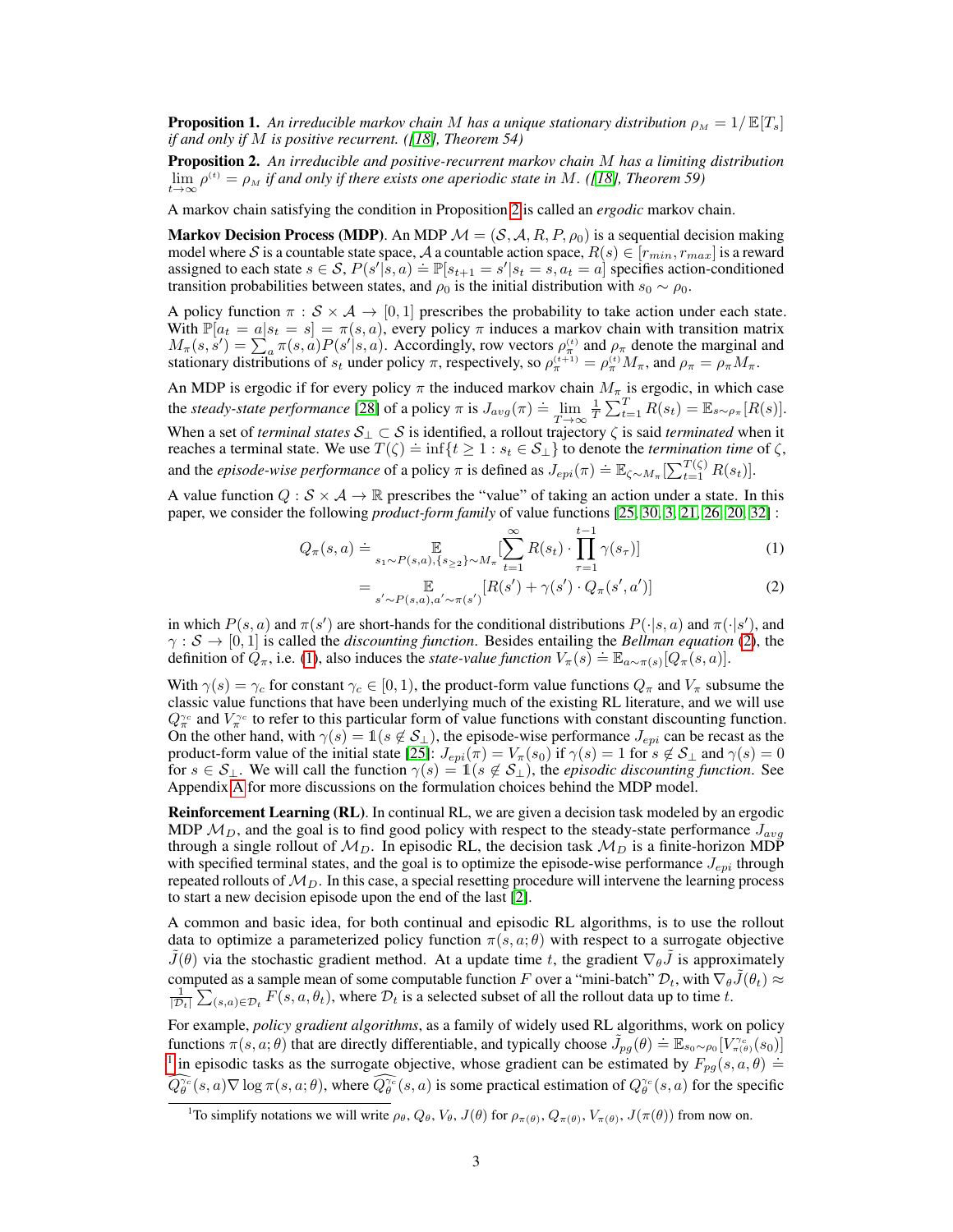$(s, a) \in \mathcal{D}_t$ . Substituting  $\tilde{J}_{pg}$  and  $F_{pg}$  to the general RL algorithmic framework above, yields

$$
\nabla J_{epi}(\theta) \approx \nabla \tilde{J}_{pg}(\theta) = \sum_{\tau=0}^{\infty} (\gamma_c)^{\tau} \mathbb{E}_{s_{\tau} \sim \rho_{\theta}^{(\tau)}, a_{\tau} \sim \pi(s_{\tau}; \theta)} \left[ Q_{\theta}^{\gamma_c}(s_{\tau}, a_{\tau}) \cdot \nabla \log \pi(s_{\tau}, a_{\tau}; \theta) \right]
$$
(3)

<span id="page-3-1"></span>
$$
\approx \frac{1}{|\mathcal{D}_t|} \sum_{(s,a)\in\mathcal{D}_t} \widehat{Q_\theta^{\gamma_c}}(s,a) \cdot \nabla \log \pi(s,a;\theta) \tag{4}
$$

where the equality part in [\(3\)](#page-3-1) is known as the classic *policy gradient theorem* [\[24\]](#page-10-15).

Policy gradient algorithms illustrate a general disparity observed in episodic RL between the "desired" data distribution and the data actually collected. Specifically, according to [\(3\)](#page-3-1), the policy gradient should be estimated by rolling out an episode using  $\pi(\theta)$  then summing over  $(\gamma_c)^{\tau} \cdot F_{pg}$  across all steps  $\tau$  in the episode, which collectively provide one sample point to the right-hand side of [\(3\)](#page-3-1). Many policy gradient algorithms indeed work this way [\[4,](#page-9-7) [15\]](#page-9-5). However, some modern policy gradient algorithms, such as A3C [\[13\]](#page-9-6) or the variant of REINFORCE as described in [\[23\]](#page-10-1), compute the policy gradient based on data only from a small time window, much smaller than the average episode length. Such an "online" approach [\[4\]](#page-9-7) has witnessed remarkable empirical success in practice [\[13\]](#page-9-6).

A popular explanation for the disparity above is to re-arrange the sum  $\sum_{\tau=0}^{\infty} (\gamma_c)^{\tau} \sum_{s_{\tau}} \rho_{\theta}^{(\tau)}(s_{\tau})$  in [\(3\)](#page-3-1) into  $\sum_s \left( \sum_{\tau=0}^{\infty} (\gamma_c)^{\tau} \rho_{\theta}^{(\tau)}(s) \right)$ , which is a weighted sum over states, thus can be interpreted as an expectation over a state distribution that we will call it the *episode-wise visitation distribution* an expectation over a state distribution that we will can it the episode-wise visitation distribution-<br> $\mu_{\pi}^{\infty}(s) = \sum_{\tau=0}^{\infty} (\gamma_c)^{\tau} \rho_{\pi}^{(\tau)}(s)/Z$  [\[19,](#page-10-5) [15,](#page-9-5) [23\]](#page-10-1), where Z is a normalizing term. However, the visitatio distribution interpretation cannot explain why a *single* rollout data point  $s_t$  can serve as a faithful sample of  $\mu_{\pi}^{\gamma_c}$ . For  $\gamma_c < 1$ , we know that  $s_t$  is just biased to  $\mu_{\pi}^{\gamma_c}$  [\[27\]](#page-10-3); for  $\gamma_c = 1$ , we have  $\mu_{\pi}^1 \propto \mathbb{E}_{\pi} \left[\sum_t^n \mathbb{1}(s_t = s)\right]$ , which justifies the practice of taking long-run average across multiple episodes [\[4,](#page-9-7) [15\]](#page-9-5), but still cannot explain why a single step can represent this long-run average [\[13,](#page-9-6) [23\]](#page-10-1).

We remark that the aforementioned RL algorithm framework, as well as the disparity between desired data and actual data, apply not only to policy gradient algorithms, but also to other *policy-based* algorithms like PPO[\[17\]](#page-10-6), and even to *value-based* and *off-policy* algorithms like Q-Learning[\[31\]](#page-10-7) as well. These algorithms differ "only" in how the policy function  $\pi$  is parameterized and in how J, F, and  $\mathcal{D}_t$ , are specifically constructed. See Appendix B for more comprehensive discussions.

## <span id="page-3-0"></span>3 Modeling reinforcement learning process with MDP

During the rollout of a policy  $\pi$ , the state  $s_t$  follows the marginal distribution  $\rho_{\pi}^{(t)}$  that is dynamically evolving as the time t changes. To reliably use such dynamic data to represent whatever *fixed* distribution as desired, we must understand *how* the marginal state distribution  $\rho_{\pi}^{(t)}$  will evolve over time in reinforcement learning tasks. The first step, however, is to have a formalism to the actual environment that the rollout data  $s_t$  come from and the marginal distributions  $\rho_{\pi}^{(t)}$  reside in.

For episodic tasks, it is important to distinguish the *learning environment* of a task, denoted by  $\mathcal{M}_L$ , from the decision environment of the task, denoted by  $\mathcal{M}_D$  – the latter terminates in finite steps, while the former is an infinite loop of such episodes. This difference seems to be recognized by the community [\[23\]](#page-10-1), yet the tradition mostly focused on formulating the decision environment  $M_D$  as MDP. The multi-episode learning environment  $\mathcal{M}_L$ , as *the* physical source where learning data really come from for all episodic RL tasks, has received relatively little treatment in the literature.

We adopt an approach similar (in spirit  $^2$  $^2$ ) with [\[32\]](#page-10-14) to formulate reinforcement learning environments. In general, the *learning process* of a finite-horizon MDP  $M_D$  is an infinite-horizon MDP  $M_L$ . We require that a learning process always starts from a terminal state  $s_0 \in S_\perp$ , followed by a finite steps of rollout until reaching another terminal state  $s_{T_0}$ . At  $T_0$ , the learning process gets implicitly reset into the second episode no matter what action  $a_{T_0}$  is taken under state  $s_{T_0}$ , from there the rollout will reach yet another terminal state  $s_{T_0+T_1}$  after another  $T_1$  steps. In contrast to the case in  $\mathcal{M}_D$ , a terminal state of the learning MDP  $\mathcal{M}_L$  does not terminate the rollout but serves as the initial state of the next episode, thus has identical transition probabilities with the initial state. Also note that in  $\mathcal{M}_L$  a terminal state  $s \in \mathcal{S}_\perp$  is just a normal state that the agent will spend one real step on it in physical time, from which the agent receives a real reward  $R(s)$  [\[2\]](#page-9-3); different terminal states may yield different rewards (e.g. win/loss). There is no state outside S, and in particular  $S_1 \subseteq S$ .

<span id="page-3-2"></span><sup>2</sup>Technically speaking, our approach is actually closer to an idea that [\[32\]](#page-10-14) argues *against*; see A for details.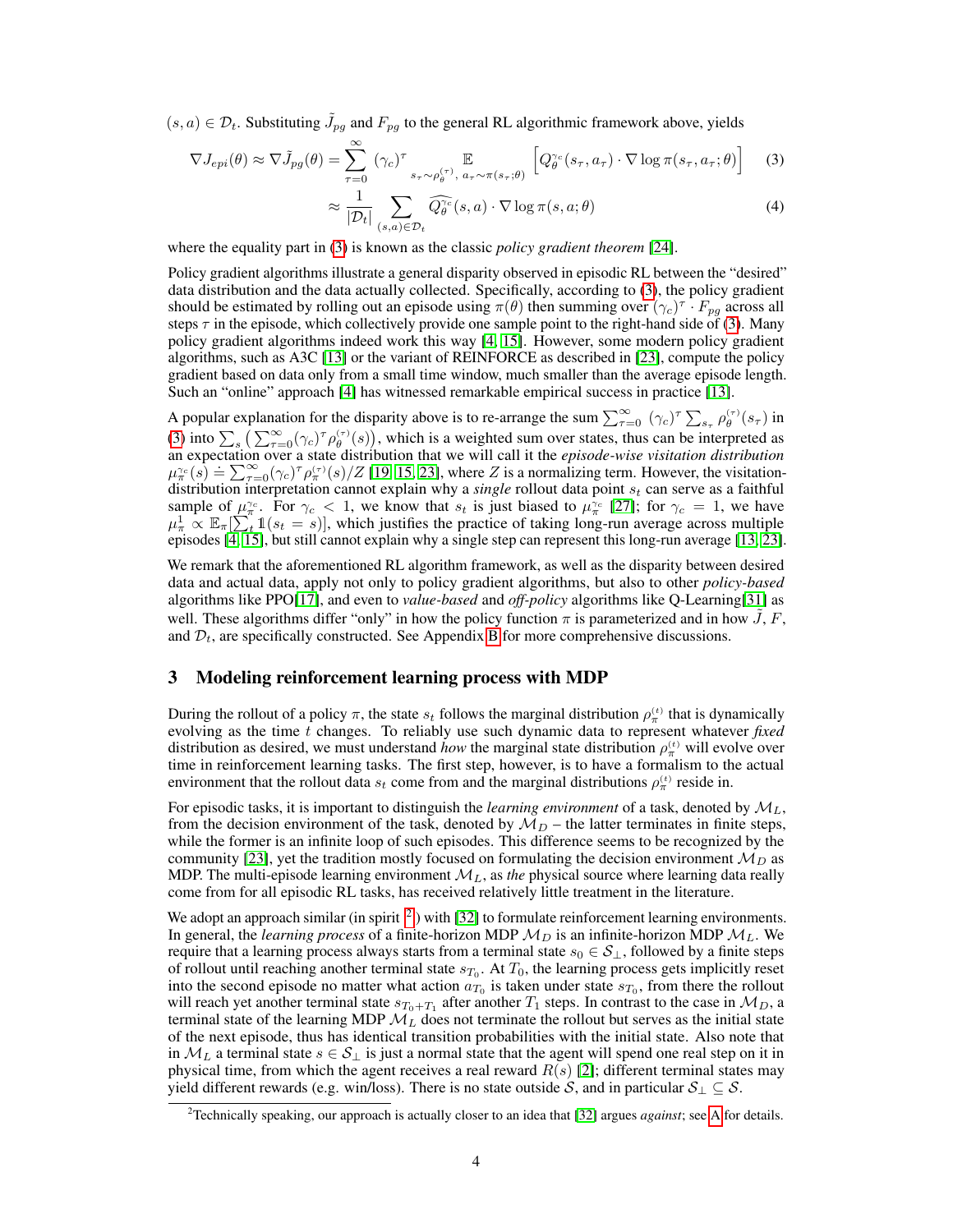As the learning process of episodic task is just a standard MDP, all formal concepts about MDP introduced in Section [2](#page-1-0) also apply to episodic learning process. We will use the product-form value function [\(1\)](#page-2-2) to analyze the learning process, which with  $\gamma(s) = 1(s \notin S_\perp)$  still recovers the episode-wise performance; specifically,  $J_{epi}(\pi) = V_{\pi}(s_{\perp})$ , where  $s_{\perp}$  can be any terminal state.

However, the *interpretations* and roles of  $\rho_{\pi}^{(t)}$ ,  $\rho_{\pi}$  and  $J_{avg}$  have completely changed when we shifted from  $\mathcal{M}_D$  to  $\mathcal{M}_L$  (which is our main purpose to shift to  $\mathcal{M}_L$  in the first place). To prepare theoretical analysis, we need to formally define *episodic learning process* using two natural conditions.

#### <span id="page-4-2"></span>**Definition 1.** *A MDP*  $M_L = (S, A, R, P, \rho_0)$  *is an episodic learning process if*

*1. (Homogeneity condition): All initial states have identical and action-agnostic transition probabilities; formally,*  $\forall s, s' \in S, a, a' \in A$ ,  $P(s, a) = P(s', a')$  *if*  $\rho_0(s) \cdot \rho_0(s') > 0$ .

*Let* S<sup>⊥</sup> ⊆ S *be the set of all states sharing the same transition probabilities with the initial states; that is,*  $S_\perp$  *is the maximal subset of* S *such that*  $\{s : \rho_0(s) > 0\} \subseteq S_\perp$  *and that*  $\forall s, s' \in S_\perp, a, a' \in A, P(s, a) = P(s', a')$ . A state  $s \in S_\perp$  is called a **terminal state**. A finite *trajectory segment*  $\xi = (s_t, s_{t+1}, \ldots, s_{t+T})$  *is called an episode iff*  $s_t, s_{t+T} \in S_\perp$  *and*  $s_\tau \notin S_\perp$ *for*  $t < \tau < t + T$ , in which case the **episode length** is the number of transitions, denoted  $|\xi| = T$ .

*2. (Finiteness condition): All policies have finite average episode length; formally, for any policy* π $\sum$ *let*  $\Xi_{\pi} = \{\xi : \xi \text{ is episode, } \mathbb{P}_{\pi}(\xi) > 0\}$  *be the set of admissible episodes under*  $\pi$ , then  $\lim_{\xi \in \Xi_{\pi}} \mathbb{P}_{\pi}(\xi) = 1$  *(so that*  $\mathbb{P}_{\pi}$  *is a probability measure over*  $\Xi_{\pi}$ <sup>[3](#page-4-1)</sup> *) and*  $\sum_{\xi \in \Xi_{\pi}} \mathbb{P}_{\pi}(\xi) \cdot |\xi| < +\infty$ .

As a familiar special case, an RL environment with time-out bound has a maximum episode length, thus always satisfies the finiteness condition (and having proper time-out bound *is* important and standard practice [\[14\]](#page-9-4)). Another example of episodic learning process is the MDPs that contain self-looping transitions but the self-looping probability is less than 1; in that case there is no maximum episode length, yet the finiteness condition still holds. On the other hand, the learning process of a pole-balancing task without time-out bound is *not* an episodic learning process as defined by Definition [1,](#page-4-2) as the optimal policy may be able to keep the pole uphold forever, and for that policy the probabilities of all finite episodes do not sum up to 1.

Importantly, while the episodic learning process as defined by Definition [1](#page-4-2) indeed encompasses the typical learning environments of all finite-horizon decision tasks, the former is *not* defined as the latter. Instead, any RL process with the two *intrinsic* properties prescribed by Definition [1](#page-4-2) is an episodic learning process. In the next section we will see that these two conditions are enough to guarantee nice theoretical properties that were previously typically only assumed in continual tasks.

#### <span id="page-4-0"></span>4 Episodic learning process is ergodic

We first prove that episodic learning process admits unique and meaningful stationary distributions.

<span id="page-4-3"></span>Lemma 1.1. *(Episodic learning process is irreducible.) In any episodic learning process* M*, for every policy*  $\pi$ , let  $S_{\pi}$  *be the set of states that are reachable under*  $\pi$ , *the induced markov chain*  $M_{\pi}$ *admits a rollout that transits from any*  $s \in S_\pi$  *to any*  $s' \in S_\pi$  *in a finite number of steps.* 

*Proof idea:* Due to homogeneity, a reachable state must be reachable in one episode from any terminal state, thus any s can reach any s' in two episodes (through an terminal state). See C.1 for details.

<span id="page-4-4"></span>Lemma 1.2. *(Episodic learning process is positive recurrent.) In any episodic learning process*  $\mathcal{M}$ *, for every policy*  $\pi$ *, let*  $s \in \mathcal{S}_{\pi}$  *be any reachable state in the induced markov chain*  $M_{\pi}$ *, then*  $\mathbb{E}_{\pi}[T_s] < +\infty$  *(where*  $\mathbb{E}_{\pi}[T_s]$  *is the mean recurrence time of s, as defined in Section [2\)](#page-1-0).* 

*Proof idea:* If the first recurrence of s occurs in the n-th episode, then the conditional expectation of  $T_s$ in that case is bounded by  $n \cdot \mathbb{E}_{\xi \sim \pi} |\xi|$ , which is a finite number due to the finiteness condition. More calculations show that the mean of  $T_s$  after averaging over n is still finite. See C.2 for details.

<span id="page-4-5"></span>Theorem 1. *In any episodic learning process* M*, every policy* π *has a unique stationary distribution*  $\rho_{\pi} = \rho_{\pi} M_{\pi}.$ 

<span id="page-4-1"></span><sup>&</sup>lt;sup>3</sup>Note that the default sample space, i.e. the set of all infinite rollout trajectories  $\{\zeta\}$ , is a uncountable set (even for *finite* state space S), while the new sample space  $\Xi_{\pi}$  is a countable set.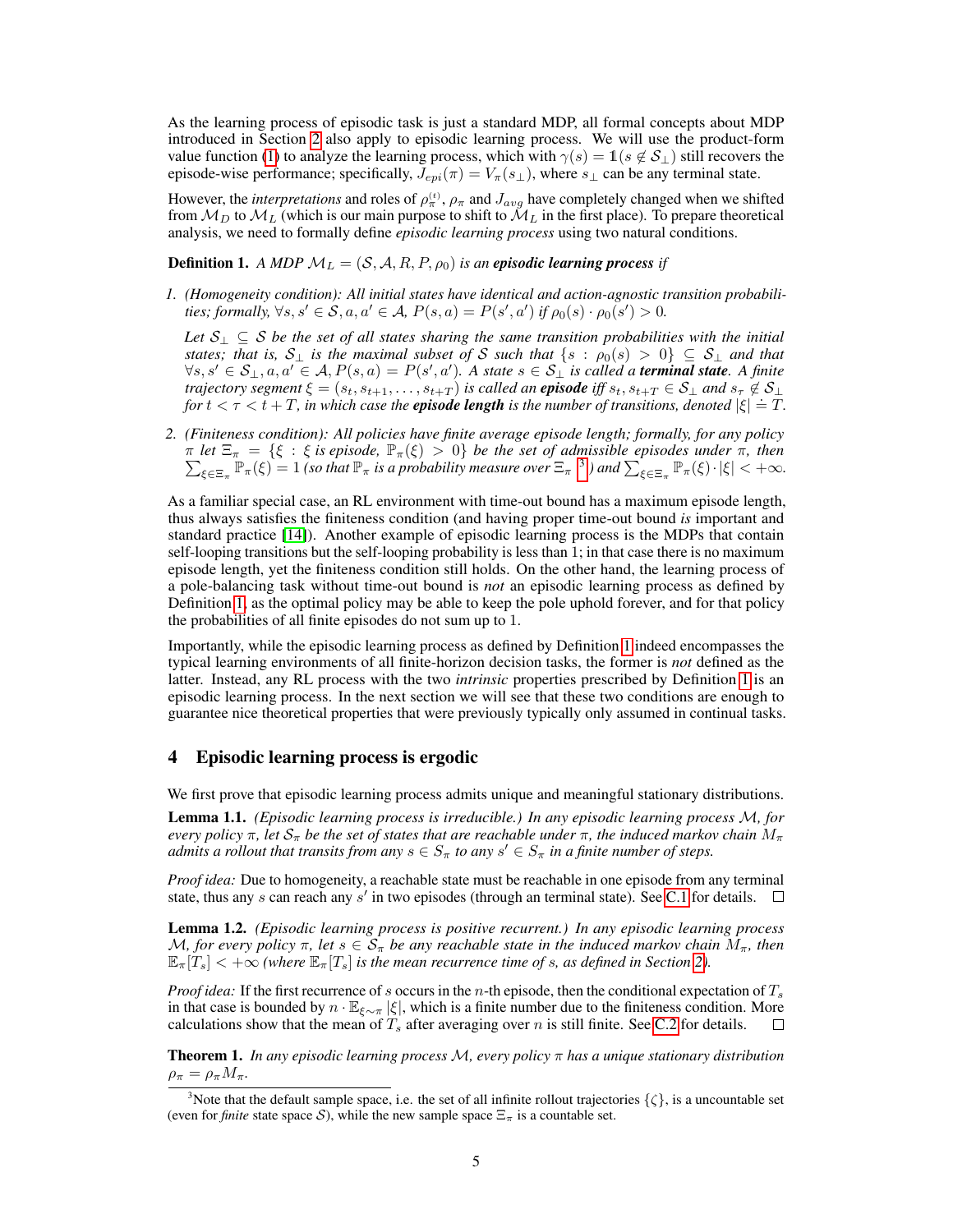*Proof.* Lemma [1.1](#page-4-3) and Lemma [1.2](#page-4-4) show that the Markov chain  $M_{\pi}$  is both irreducible and positive recurrent over  $S_{\pi}$ , which gives the unique stationary distribution over  $S_{\pi}$  by Proposition [1.](#page-2-4) Padding zeros for unreachable states completes the row vector  $\rho_{\pi}$  as desired.

From Proposition [2](#page-2-0) we also know that the exact probability  $\rho_{\pi}(s)$ , for each state s, equals the reciprocal of its mean recurrence time  $1/\mathbb{E}_{\pi}[T_s]$ . Theorem [1](#page-4-5) tells us that *if* an episodic learning process M converges, it can only converges to a single steady state. But the theorem does not assert that M will converge at all. In general, the marginal distribution  $\rho_{\pi}^{(t)}$  could be *phased* over time and never converge. Nevertheless, the following lemma shows that minimal diversity/randomness among the lengths of admissible episodes is enough to preserve ergodicity in episodic learning process.

<span id="page-5-0"></span>**Lemma 2.1.** In any episodic learning process M, the markov chain  $M_{\pi}$  induced by any policy  $\pi$ *converges to its stationary distribution*  $\rho_{\pi}$  *if*  $M_{\pi}$  *admits two episodes with co-prime lengths; that is,*  $\lim_{t\to\infty}\rho_{\pi}^{(t)} = \rho_{\pi}$  *if there exist different*  $\xi, \xi' \in \Xi_{\pi}$  *such that*  $\gcd(|\xi|, |\xi'|) = 1$ *.* 

*Proof idea:* Lemma [1.1](#page-4-3) has shown that  $M_\pi$  is irreducible over  $S_\pi$ , so we only need to identify one *aperiodic* state  $s \in S_\pi$ , then Proposition [2](#page-2-0) gives what we need. Intuitively, an episode is a recurrence from the terminal subset  $S_{\perp}$  to the subset itself, so having co-prime episode lengths entails that, if we aggregate all terminal states into one, the aggregated "terminal state" is an aperiodic state. The same idea can be extended to the multi-terminal-state case. See Appendix C.3 for the formal proof.  $\Box$ 

The co-primality condition in Lemma [2.1](#page-5-0) might look restrictive at first glance, but there is a simple and general way to slightly modify *any* episodic learning model M to turn it into an equivalent model  $\mathcal{M}^+$  such that  $\mathcal{M}^+$  does satisfy the co-primality condition. The idea is to inject a minimum level of randomness to every episode by introducing an single auxiliary state  $s<sub>null</sub>$  so that an episode in the modified model may start either directly from a terminal state to a normal state as usual, or go through a one-step detour to  $s<sub>null</sub>$  (with some probability  $\epsilon$ ) before the "actual" episode begins.

**Definition 2.** A  $\epsilon$ -**perturbed model** of an episodic learning process M is a MDP M<sup>+</sup> with M<sup>+</sup> =  $(S^+, \mathcal{A}, R, P^+, \rho_0)$ , where  $S^+ = S \cup \{s_{null}\}$ , and with constant  $0 < \epsilon < 1$ ,

$$
P^+(s'|s,a) = \begin{array}{c|c} & s' \in & \mathcal{S} & \{s_{null}\} \\ \hline & s \in & \mathcal{S}_\perp \\ & \mathcal{S} \setminus \mathcal{S}_\perp & \{1-\epsilon\}P(s'|s,a) & \epsilon \\ & \{s_{null}\} & P(s'|s_0,a) & 0 \\ \end{array}
$$

*We also prescribe*  $R(s_{null}) = 0$ ,  $\rho_0(s_{null}) = 0$ ,  $\gamma(s_{null}) = 1$  *for the auxiliary state*  $s_{null}$  *in*  $\mathcal{M}^+$ .

Note that the null state  $s<sub>null</sub>$  can only be reached at the beginning of an episode in a one-shot manner. Also, by the definition of terminal state (in Definition [1\)](#page-4-2),  $s_{null}$  is not a terminal state of  $\mathcal{M}^+$ .

**Theorem 2.** In the  $\epsilon$ -perturbed model  $\mathcal{M}^+$  of any episodic learning process, every policy  $\pi$  has a *limiting distribution*  $\lim_{t\to\infty} \rho_{\pi}^{+(t)} = \rho_{\pi}^{+}$ , and the induced Markov chain  $M_{\pi}^{+}$  is ergodic.

*Proof idea:* The detour to  $s_{null}$  at the beginning of an admissible episode  $\xi$  of length n gives another admissible episode  $\xi'$  of length  $n + 1$ . As  $gcd(n + 1, n) = 1$  for any positive integer n, the two episodes  $\xi$  and  $\xi'$  are co-prime in length, so by Lemma [2.1,](#page-5-0)  $M_{\pi}^+$  is ergodic and has limiting distribution. See Appendix C.4 for the rigorous proof.  $\Box$ 

Moreover, the following theorem verifies that the perturbed episodic learning model preserves the decision-making related properties of the original model of the learning process.

<span id="page-5-1"></span>Theorem 3. *In the -perturbed model* M<sup>+</sup> *of any episodic learning process* M*, for every policy* π*, let*  $Q_\pi$  and  $Q^+_\pi$  be the value functions of  $\pi$  in  $\cal M$  and  $\cal M^+$ , and let  $\rho_\pi$  and  $\rho^+_\pi$  be the limiting distribution *under*  $\pi$  *in*  $M$  *and*  $M^+$ *, we have*  $Q_{\pi} = Q_{\pi}^+$  *over*  $S \times A$ *, and*  $\rho_{\pi} \propto \rho_{\pi}^+$  *over*  $S$ *. Specifically,* 

$$
\rho_{\pi}(s) = \rho_{\pi}^{+}(s) / \left(1 - \rho_{\pi}^{+}(s_{null})\right) , \ \ \forall s \in \mathcal{S}.
$$

.

*Proof idea:*  $Q_{\pi}^+$  remains the same because  $\gamma(s_{null}) = 1$  and  $R(s_{null}) = 0$ , so  $s_{null}$  is essentially transparent for any form of value assessment. Regarding  $\rho_{\pi}^{+}$ , we use a *coupling argument* to prove the proportionality. Intuitively we can simulate the rollout of  $\mathcal{M}^+$  by inserting  $s_{null}$  into a given trajectory of  $M$ . This manipulation will certainly not change the empirical frequencies for states other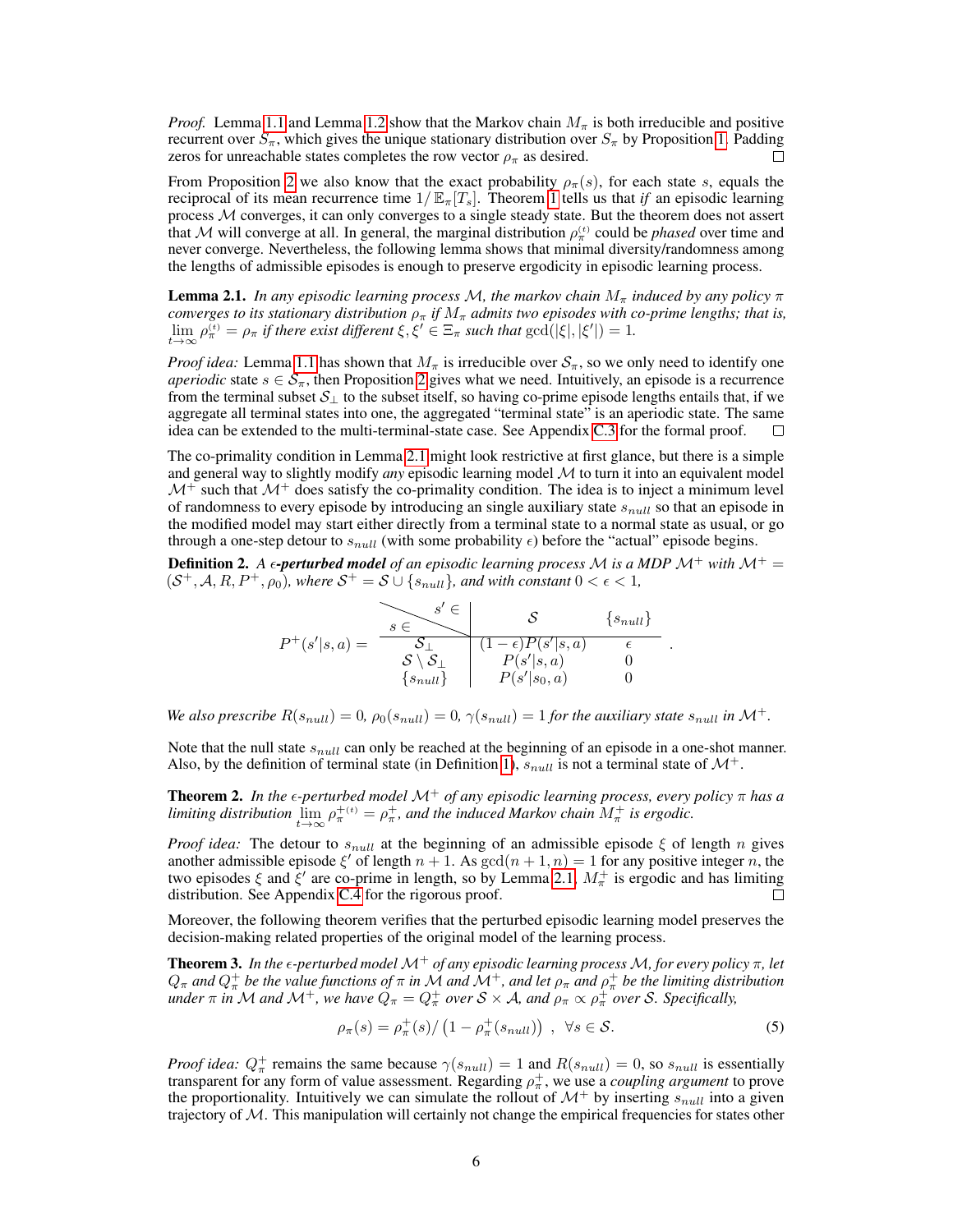than  $s<sub>null</sub>$ , so the proportionality between the *empirical* distributions is obvious. But the challenge is to connect the stationary distributions *behind* the empirical data – as  $M$  may not be ergodic, there is no guaranteed equivalence between its empirical and stationary distribution (the lack of such equivalence was our original motivation to introduce  $\mathcal{M}^+$ ). So instead, we exploit the coupling effects between the two coupled trajectories to establish formal connection between the underlying steady states of  $\mathcal M$  and  $\mathcal M^+$ . See Appendix C.5 for the complete proof. П

The inserted state  $s_{null}$  is intended to behave transparently in decision making while mixing the phases in empirical distribution at a cost of wasting at most one time step per episode. In fact, the proof of Theorem [3](#page-5-1) suggests that we do not need to perturb the learning process in reality, but either a post-processing on given trajectories from the original model M, or an on-the-fly *re-numbering* to the time index of states during the rollout of  $M$ , would be enough to simulate the  $\epsilon$ -perturbation. With this perturbation trick in mind, we can now safely claim that *all* episodic learning processes that *we would consider* in RL are ergodic and admit limiting distributions – episodicity means ergodicity.

#### <span id="page-6-0"></span>5 Conceptual implications

The ubiquity of steady state and ergodicity in episodic RL tasks may help connect concepts that are used in both episodic and continual RL yet were defined differently in the two RL formalisms.

For example, regarding performance measure, the episode-wise performance  $J_{epi}$  was previously only well defined for episodic RL tasks, while the steady-state performance  $J_{avg}$  was only well defined for continual RL tasks. The existence of unique stationary distribution  $\rho_{\pi}$  in episodic learning process enables a rigorous connection between these two fundamental performance measures.

<span id="page-6-2"></span>**Theorem 4.** *In any episodic learning process M, for any policy*  $\pi$ *,*  $J_{epi}(\pi) = J_{avg}(\pi) \cdot \mathbb{E}_{\pi}[T]$ *. More explicitly,*

<span id="page-6-1"></span>
$$
\mathop{\mathbb{E}}_{s \sim \rho_{\pi}} \left[ R(s) \right] = \frac{\mathop{\mathbb{E}}_{\zeta \sim M_{\pi}} \left[ \sum_{t=1}^{T(\zeta)} R(s_t) \right]}{\mathop{\mathbb{E}}_{\zeta \sim M_{\pi}} \left[ T(\zeta) \right]} \tag{6}
$$

*, where*  $T(\zeta) = \min\{t \geq 1 : s_t \in S_\perp\}$  *is as defined in Section [2.](#page-1-0)* 

*Proof idea:* Averaging both sides of the Bellman equation (i.e. [\(2\)](#page-2-1)) over distribution  $\rho_{\pi}$ , re-arranging a bit, then substituting in  $\gamma(s) = \mathbb{1}(s \notin \mathcal{S}_\perp)$  will give the result. See Appendix C.6 for details.

Note that the probability spaces at the two sides of [\(6\)](#page-6-1) are different, one averaged over states, the other averaged over trajectories. Since in Theorem [4](#page-6-2) the reward function  $R$  can be arbitrary, the theorem gives a safe way to move between the two probability spaces for *any* function of state.

In particular, for arbitrary  $s^*$  substituting  $R(s) = \mathbb{1}(s = s^*)$  into [\(6\)](#page-6-1) gives  $\rho_\pi(s^*) = \mu_\pi^1(s^*)$ , which immediately proves that the episode-wise visitation distribution  $\mu^1_\pi$  (when well defined) is equal in values to the stationary distribution  $\rho_{\pi}$ . Interestingly, in continual RL, stationary distribution  $\rho_{\pi}$  is used to formulate the concept of *on-policy distribution* which intuitively means "the data distribution of policy  $\pi$ ", but the same term "on-policy distribution" is (re-)defined as the episode-wise visitation distribution  $\mu^1_\pi$  in episodic RL [\[23\]](#page-10-1). In light of their equality now, we advocate to replace  $\mu^1_\pi$  with  $\rho_\pi$ as the definition of "on-policy distribution" in episodic RL (see Appendix D for more arguments).

Table [1](#page-6-3) summarizes the discussions around conceptual unification so far in the paper. In this unified perspective, for both episodic and continual RL we work on the MDP model of the learning (instead of the decision) environment. On-policy distribution always means the unique stationary distribution of the policy. The performance measures remain unchanged, but they are now rigorously connected by a factor of  $\mathbb{E}_{\pi}[T]$  (i.e. the average episode length under the policy  $\pi$ ).

<span id="page-6-3"></span>

|           | <b>Target Environment</b>                     | <b>On-policy Distribution</b>                                   | Performance Measure                                |
|-----------|-----------------------------------------------|-----------------------------------------------------------------|----------------------------------------------------|
| Episodic  | $\mathcal{M}_D$ (finite-horizon)              | $\propto \mathbb{E}_{\pi}[\sum_{t \leq T} \mathbb{1}(s_t = s)]$ | $J_{epi}$                                          |
| Continual | $\mathcal{M}_L$ (assumed ergodic)             | $\rho_{\pi}$ (= $\lim_{t\to\infty}\rho_{\pi}^{(t)}$ )           | $J_{avg}$                                          |
|           | Episodic (*) $\mathcal{M}_L$ (proved ergodic) | $\rho_{\pi}$ (= $\lim_{t\to\infty} \rho_{\pi}^{(t)}$ )          | $J_{avg} \cdot \mathbb{E}_{\pi}[T]$ (= $J_{epi}$ ) |

Table 1: Concept comparison between RL settings. Our account is summarized in the row with (\*).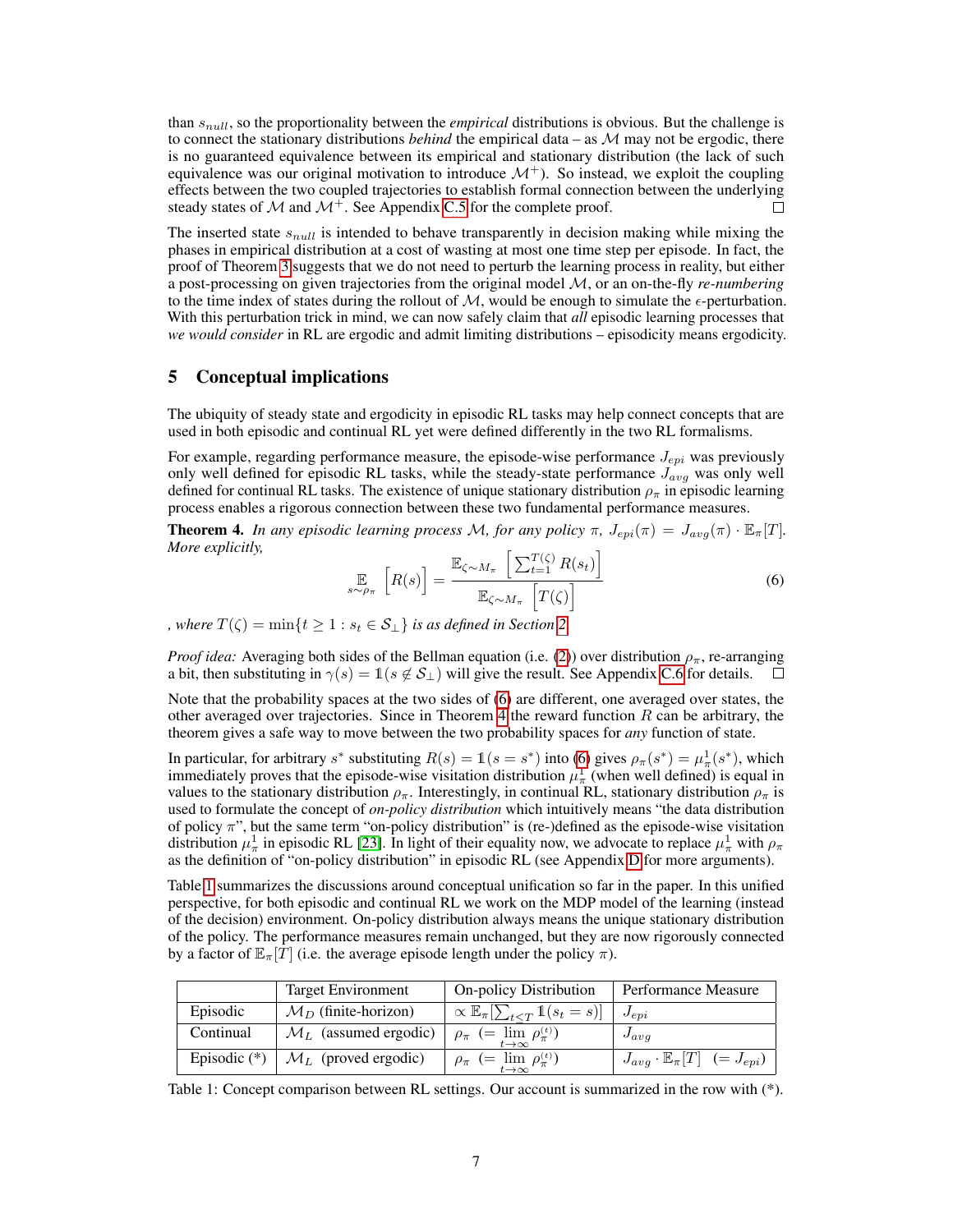## <span id="page-7-2"></span>6 Algorithmic implications

Sample inefficiency and learning instability are two major challenges of RL practice at the moment. Being unified in the conceptual level, we can now borrow ideas from continual RL to efficiently collect stable training data for practical problems in episodic RL: Write the quantity we want to compute as an expectation over the stationary distribution of some policy  $\beta$ , perturb the learning environment if needed, rollout  $\beta$  in the (perturbed) environment and wait for it to converge to the steady state, after which we obtain an unbiased sample point in every single time step. As a demonstration, the following subsection applies this idea to policy gradient algorithms.

#### <span id="page-7-0"></span>6.1 Policy gradient

The availability of steady state in episodic tasks allows us to write the policy gradient of the episodewise performance as a steady-state property of the corresponding policy.

<span id="page-7-1"></span>**Theorem 5.** *(Steady-State Policy Gradient Theorem.) In episodic learning process* M, let  $Q_{\pi}$  be the *value function* [\(1\)](#page-2-2) *using*  $\gamma(s) = \mathbb{1}(s \notin S_\perp)$ *, then for any differentiable policy function*  $\pi(s, a; \theta)$ *,* 

$$
\nabla_{\theta} J_{epi}(\theta) = \begin{pmatrix} \mathbb{E} \\ \zeta \sim \pi(\theta) \end{pmatrix} \cdot \mathbb{E} \begin{pmatrix} Q_{\theta}(s, a) \nabla_{\theta} \log \pi(s, a; \theta) \end{pmatrix} s \notin \mathcal{S}_{\perp} \end{pmatrix}
$$
(7)

*where*  $s, a \sim \rho_{\theta}$  *means*  $s \sim \rho_{\pi(\theta)}, a \sim \pi(s; \theta)$ *.* 

*Proof idea:* Apply the  $\nabla_{\theta}$  operator over both sides of the Bellman equation [\(2\)](#page-2-1), then average both sides of the resulted equation over stationary distribution  $\rho_{\pi}$  and re-arrange. Then substituting in  $\gamma(s) = \mathbb{1}(s \notin S_\perp)$  will give what we want. See the complete proof in Appendix C.7. П

Comparing with classic policy gradient theorems [\[24,](#page-10-15) [23\]](#page-10-1) (i.e. with [\(3\)](#page-3-1)), Theorem [5](#page-7-1) establishes an *exact equality* directly from the gradient of the *end-to-end* performance  $\nabla J_{epi}$  to an conditional expectation under the steady state of the target policy  $\pi(\theta)$ . This means that we can construct, from every non-terminal step  $t$  after the convergence time, a (truly) unbiased estimate to the gradient of

 $\tilde{J}_{SSPG} = J_{epi}$  using estimator  $F_{SSPG}(s_t, a_t, \theta) = (\widehat{\mathbb{E}_{\theta}[T]} - 1) \cdot \widehat{Q_{\theta}} \cdot \nabla \log \pi(s_t, a_t, \theta)$ . We can further reduce the variance of the estimator  $F_{SSPG}$  by running K parallel rollouts [\[13,](#page-9-6) [17\]](#page-10-6), in which case the step data at time  $t$  across all these independent rollouts form an i.i.d sample of size  $K$ .

Comparing with A3C [\[13\]](#page-9-6), one of the best "online" policy gradient algorithms, the SSPG estimator as presented above differs in three places. First, A3C uses the discounted value functions  $Q_{\pi}^{\gamma_c}$  (and a  $V_{\pi}^{\gamma_c}$  baseline) with  $\gamma_c < 1$  while SSPG uses  $\gamma_c = 1$ . Interestingly, while we already know that A3C does not compute the unbiased policy gradient because of this discounting [\[27\]](#page-10-3), it is still less clear what it *computes instead* in episodic tasks ([\[27\]](#page-10-3) only gave analysis in continual cases), but the proofs of Theorem [5](#page-7-1) and [4](#page-6-2) actually shed some light on the latter issue. See Appendix E for the details.

Secondly, in the SSPG estimator there is an additional term  $\widehat{\mathbb{E}_{\theta}[T]} - 1$ , which is the estimated Average Episode Length (*AEL* for short) of  $\pi(\theta)$  minus 1. This AEL term was often treated as a "proportionality *constant*" and thus omitted in the literature [\[23\]](#page-10-1). However, Theorem [5,](#page-7-1) and specifically the subscript  $\theta$  in  $\mathbb{E}_{\theta}[T]$ , makes it explicit that this term is not really a constant as the policy parameter  $\theta$  is certainly changing in any effective learning. The corresponding average episode length can change by *orders of magnitude*, both increasingly (e.g. in Cart-Pole) and decreasingly (e.g. in Mountain-Car). While the dramatically changed AEL will not alter the gradient direction, it does affect *learning rate control* which is known to be of critical importance in RL practice.

We examined the impact of the changing AEL to the quality of policy gradient estimation in the Hopper environment of the RoboSchoolBullet benchmark [\[1\]](#page-9-10). We implemented two variants of SSPG, one using exactly  $F_{SSPG}$ , the other omitting the AEL term. Both used constant learning rate. In order to observe the potential bias, we run  $K = 1,000,000$  parallel rollouts to reduce variance as much as possible, and used data from the single step at  $\Delta t = 3 \cdot AEL$  across all rollouts to make each policy update. We then compared the estimated gradients from both SSPG variants with the ground-truth policy gradient at each update time (Figure 1 in appendix), and observed that the exact SSPG estimator indeed well aligns with the ground-truth gradients throughout the learning process, while the variant without the AEL term exhibits significant bias in its gradient estimates after 100 updates, due to a  $7\times$  increase of AEL along the way. See F.1 for more experimental details.

Lastly, A3C works on the raw environments without perturbation and also does not wait for steadystate convergence. The next subsection is dedicated to the ramifications in this aspect.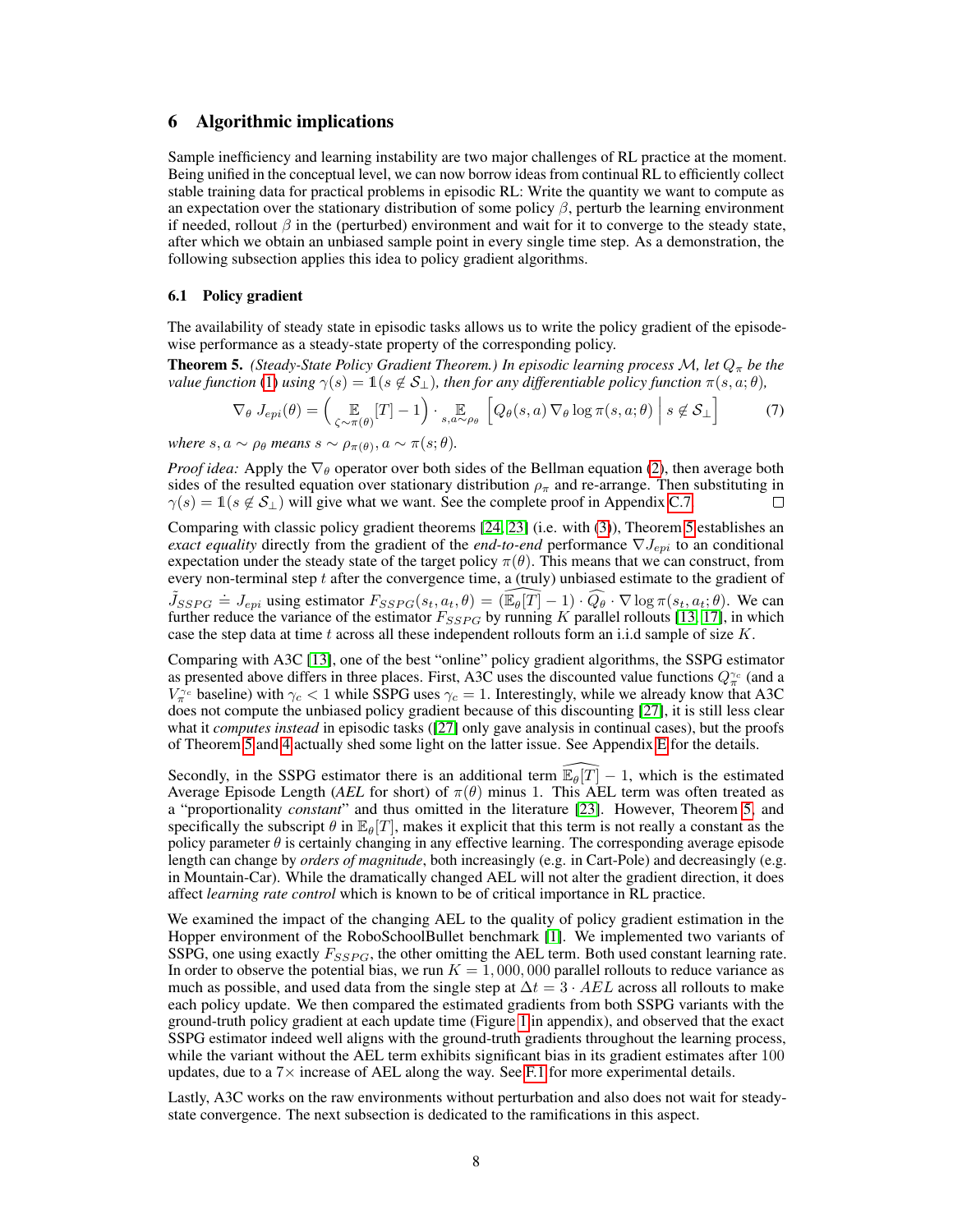#### <span id="page-8-0"></span>6.2 Recursive perturbation

In the  $\epsilon$ -perturbation trick introduced in Section [4,](#page-4-0) an episode can only be perturbed for at most one step (and only at the beginning of the episode, with arbitrarily small probability  $\epsilon$ ). The goal there is to enforce steady-state convergence while adding only *minimal* change to the raw environment. In practice, there is a simply way to "augment" the perturbation to facilitate *rapid* convergence, so that we don't need to wait too long before enjoying the efficiency of few-step sampling.

The key idea is that the same perturbation trick can be applied again to an already perturbed environment, which creates a detour visiting up to two null states at the beginning of an episode (and the "doubly perturbed" model must still remain ergodic). Repeatedly applying the same trick to the limit, we end up with a perturbed model with only one null state but the null state has a self-looping probability of  $\epsilon$ . The time steps that the agent will spend on the null state in an episode follows the geometric distribution with expectation  $\epsilon/(1 - \epsilon)$ , so with  $\epsilon$  approaching to 1, the perturbation effect can be arbitrarily large. We call this augmented perturbation method, *recursive perturbation*.

Interestingly, we found that empirically the recursive perturbation with  $\epsilon = 1 - 1/E[T]$  appears to enforce episodic learning processes to converge before  $t^* = 3 \mathbb{E}[T]$  across *various* environments. Specifically, we examined the time evolution of the marginal state distribution in three representative environments of RoboSchoolBullet [\[1\]](#page-9-10): Hopper, Humanoid, and HalfCheetah. Without perturbation, the raw environment of Hopper indeed converges around  $t = 2 \cdot AEL$ , but Humanoid converges only around  $24 \cdot AEL$ , which is more than  $\times 10$  slower. Moreover, without perturbation the time evolution in HalfCheetah does not converge at all, but instead periodically fluctuates around its steady state forever. These observations suggest that perturbation is indeed *necessary* to assure convergence in real-world tasks. On the other hand, when recursive perturbation with  $\epsilon = 1 - 1/E[T]$  was applied, both Humanoid and HalfCheetah well approached to their respective steady states at  $t = 3 \cdot AEL$ .

To further test the generality of the "3-AEL convergence" phenomenon, we designed, as a worst-case scenario, a synthetic environment in which an episode goes through the state space  $S = \{1, \ldots, n\}$ in a strictly round-robin manner (regardless of the actions). The rollout of such environment is fully deterministic, and probabilities of its state distribution  $\rho^{(t)}$  fully concentrate at the single state  $s = (t \mod n)$ . We then applied the recursive perturbation with  $\epsilon = 1 - 1/n$  to such environments with episode length ranging from  $n = 20$  to 2000, and observed that for all of them, the marginal distribution  $\rho^{(t^*)}$  at  $t^* = 3n$  becomes *uniformly* distributed after the perturbation. Details about the perturbation experiments, on both RoboSchoolBullet and the synthetic one, can be found in F.2.

# 7 Discussions

Ergodicity is a phenomenon inherently linked to recurrence. In episodic tasks there are recognized recurrent states, the terminal states, thus its guaranteed ergodicity should not be too surprising with hindsight. Intriguingly, it turns out that in the end what becomes more suspicious is the ergodicity presumption in the continual setting, which requires the existence of some *implicit* recurrent states in the environment dynamic (see Proposition [1](#page-2-4) and  $2$ ) – but if that were true, wouldn't it imply that an ergodic "continual task" is in fact episodic with respect to these implicit recurrent states (which serve as hidden terminal states of the task)? It then follows that a truly and purely continual task *cannot* be ergodic as usually postulated. Note that our definition of episodic learning process is not based on perceived category in the view of an observer, but based on intrinsic properties of the environment itself. In particular, the set of terminal states is defined as the equivalence closure of the set of initial states prescribed by  $\rho_0$  (see Definition [1\)](#page-4-2). It would be interesting to see if some "as-perceived" continual task is actually episodic learning process under a differently specified  $\rho_0$ .

The methodology presented in Section [6](#page-7-2) essentially reduces the data collection problem of episodic RL to a Markov Chain Monte Carlo (MCMC) problem, so insights from the MCMC theory and practice could be potentially beneficial to RL too. In particular, more *mixing time analysis* and *non-equilibrium analysis* on episodic RL process can be another thread of interesting future works.

The idea of modeling the resetting procedure in episodic learning as normal steps in a multi-episode MDP has been mentioned in [\[25,](#page-10-9) [30,](#page-10-10) [32\]](#page-10-14), which also used product-form value functions [\[25\]](#page-10-9) to "block" the  $\gamma$  from propagating across episode boundaries. Our paper used similar ideas, but made a forward move by identifying strong *structures* in the MDP thus constructed and by demonstrating both conceptual and pragmatic benefits of our theoretical insights. We believe the *learning* (instead of *decision*) environment as formulated by this highly-structured MDP deserves more research attention.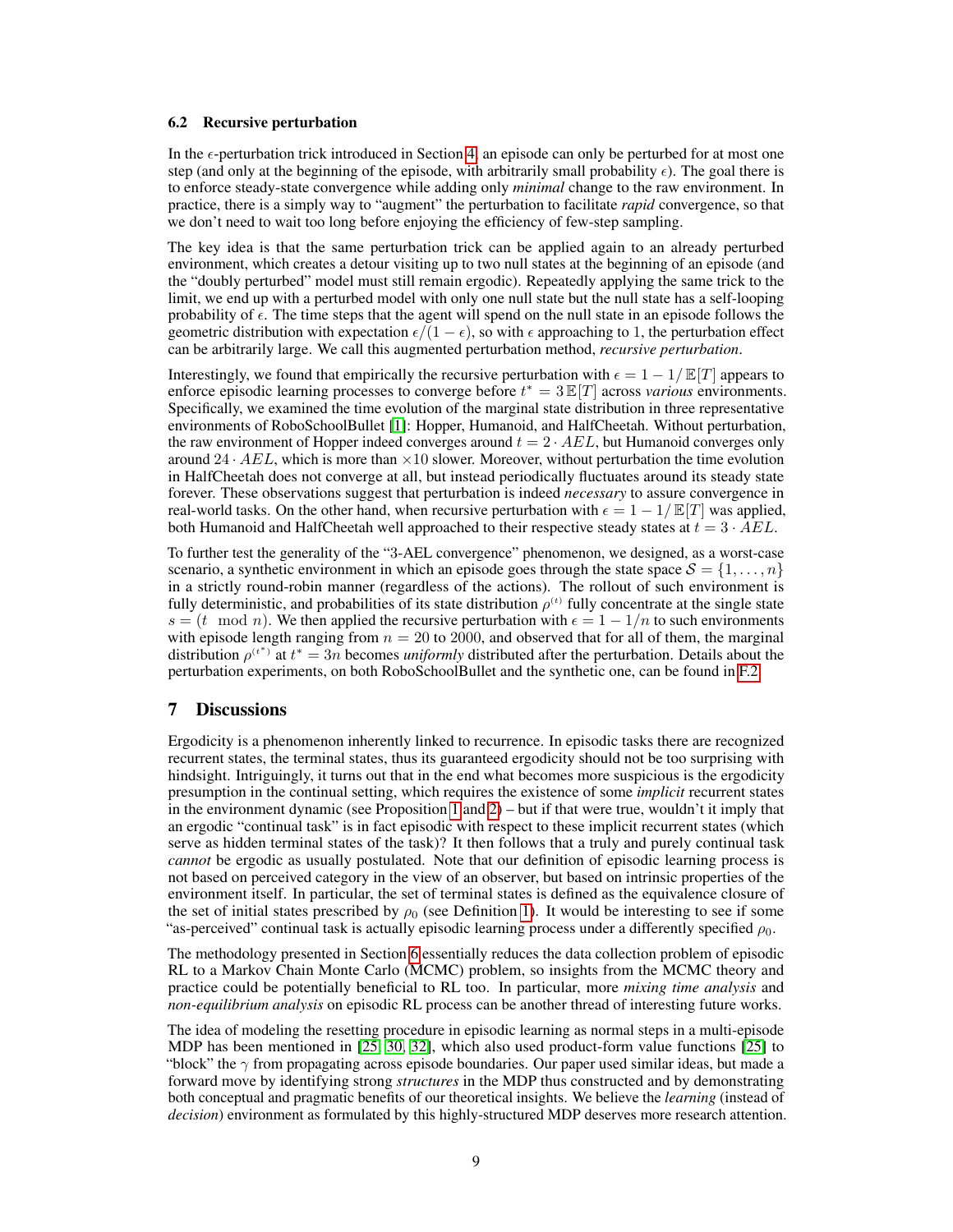## Broader Impacts

This section discusses potential social impacts of this paper, as required by the NeurIPS 2020 program committee. This work mostly looked at a theoretical foundation of reinforcement learning, which, in the author's view, contributes to *understand* RL as a general and *natural* phenomenon of the world and of our society. At the engineering side, RL is in its nature an "online" learning paradigm that requires close interaction with the surround environment. This interaction as triggered along with the learning could possibly have unexpected effects especially if a less understood RL algorithm is deployed. The paper contains analysis on both theoretically justified and questionable aspects of existing RL practice. The author hopes such analysis can contribute to more informed and responsible decisions in using these approaches in practice. Finally, the perturbation trick and the new policy gradient estimator proposed in the paper may be integrated into fully-fledged RL algorithms in the future by others, which could in turn be used as ethically-neutral tools to influence the society, inevitably in both expected and unexpected ways.

#### Acknowledgments

The author of the paper would like to thank his colleague Xu Wang for inspiring discussions on this work. The author also appreciates the many helpful comments from the anonymous reviewers of NeurIPS 2020 on earlier version of the paper. As funding disclosure, this research work received no project-dedicated financial support or engagement from any third party.

## References

- <span id="page-9-10"></span>[1] Pybullet gymperium. URL <https://github.com/benelot/pybullet-gym>.
- <span id="page-9-3"></span>[2] G. Brockman, V. Cheung, L. Pettersson, J. Schneider, J. Schulman, J. Tang, and W. Zaremba. Openai gym. *arXiv preprint arXiv:1606.01540*, 2016.
- <span id="page-9-0"></span>[3] T. Degris, M. White, and R. S. Sutton. Off-policy actor-critic. *arXiv preprint arXiv:1205.4839*, 2012.
- <span id="page-9-7"></span>[4] Y. Duan, X. Chen, R. Houthooft, J. Schulman, and P. Abbeel. Benchmarking deep reinforcement learning for continuous control. In *International Conference on Machine Learning*, pages 1329–1338, 2016.
- [5] S. Fujimoto, H. Van Hoof, and D. Meger. Addressing function approximation error in actor-critic methods. *arXiv preprint arXiv:1802.09477*, 2018.
- [6] S. Gu, T. Lillicrap, I. Sutskever, and S. Levine. Continuous deep q-learning with model-based acceleration. In *International Conference on Machine Learning*, pages 2829–2838, 2016.
- <span id="page-9-9"></span>[7] T. Haarnoja, A. Zhou, P. Abbeel, and S. Levine. Soft actor-critic: Off-policy maximum entropy deep reinforcement learning with a stochastic actor. In *International Conference on Machine Learning*, pages 1861–1870, 2018.
- [8] S. M. Kakade. A natural policy gradient. In *Advances in neural information processing systems*, pages 1531–1538, 2002.
- <span id="page-9-8"></span>[9] T. P. Lillicrap, J. J. Hunt, A. Pritzel, N. Heess, T. Erez, Y. Tassa, D. Silver, and D. Wierstra. Continuous control with deep reinforcement learning. *arXiv preprint arXiv:1509.02971*, 2015.
- <span id="page-9-1"></span>[10] P. Marbach and J. N. Tsitsiklis. Simulation-based optimization of markov reward processes. *IEEE Transactions on Automatic Control*, 46(2):191–209, 2001.
- [11] S. P. Meyn and R. L. Tweedie. *Markov chains and stochastic stability*. Springer Science & Business Media, 2012.
- <span id="page-9-2"></span>[12] V. Mnih, K. Kavukcuoglu, D. Silver, A. A. Rusu, J. Veness, M. G. Bellemare, A. Graves, M. Riedmiller, A. K. Fidjeland, G. Ostrovski, et al. Human-level control through deep reinforcement learning. *Nature*, 518(7540):529–533, 2015.
- <span id="page-9-6"></span>[13] V. Mnih, A. P. Badia, M. Mirza, A. Graves, T. Lillicrap, T. Harley, D. Silver, and K. Kavukcuoglu. Asynchronous methods for deep reinforcement learning. In *International conference on machine learning*, pages 1928–1937, 2016.
- <span id="page-9-4"></span>[14] F. Pardo, A. Tavakoli, V. Levdik, and P. Kormushev. Time limits in reinforcement learning. *arXiv preprint arXiv:1712.00378*, 2017.
- <span id="page-9-5"></span>[15] J. Schulman, S. Levine, P. Abbeel, M. Jordan, and P. Moritz. Trust region policy optimization. In *International Conference on Machine Learning*, pages 1889–1897, 2015.